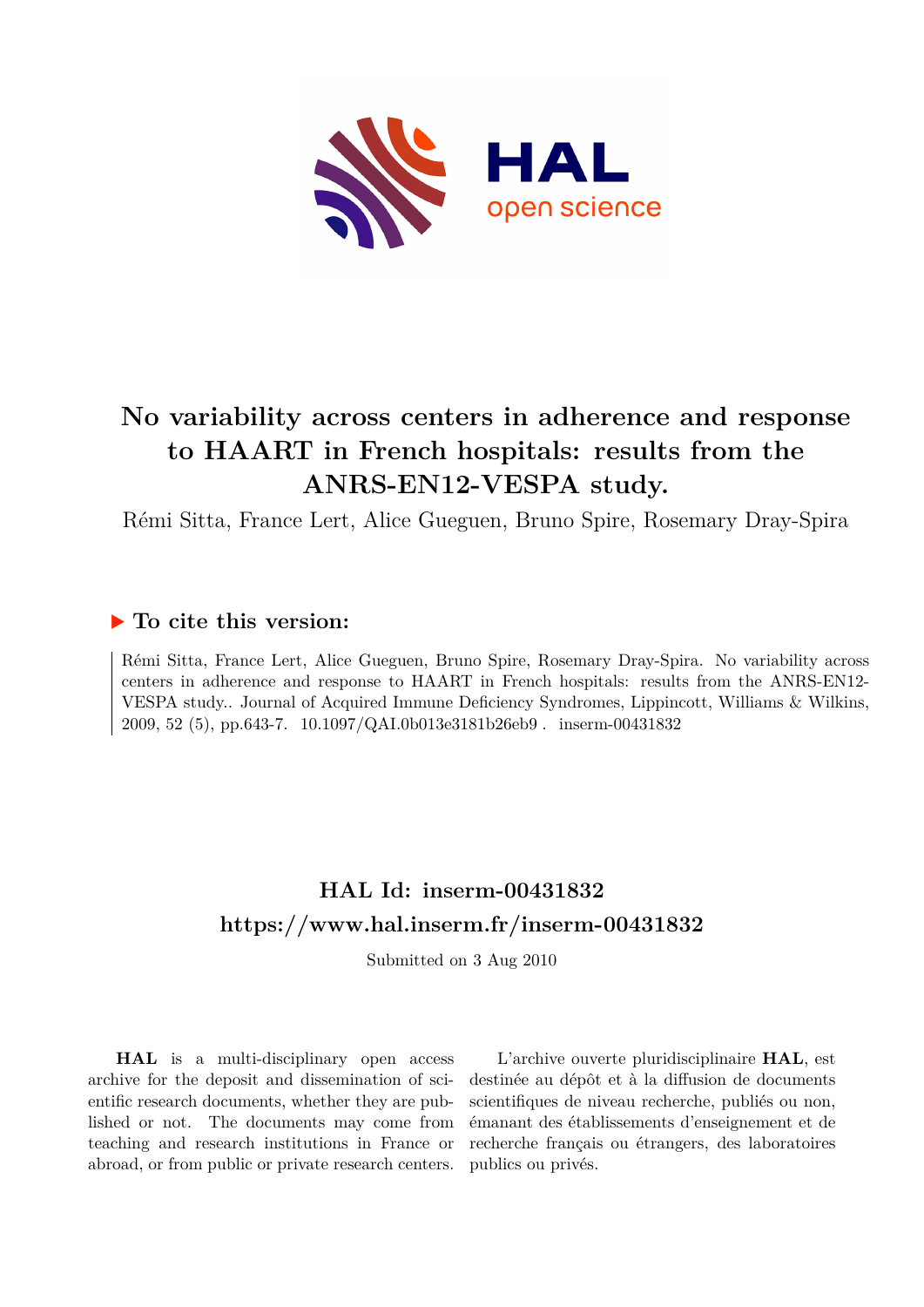# *No variability across centers in adherence and response to HAART in French hospitals: results from the ANRS-EN12-VESPA study*

**R**é**mi Sitta** 1 \* **, France Lert** <sup>1</sup> **, Alice Gueguen** <sup>1</sup> **, Bruno Spire** <sup>2</sup> **, Rosemary Dray-Spira** <sup>1</sup> **, the VESPA group** #

<sup>1</sup> Santé publique et épidémiologie des déterminants professionnels et sociaux de la santé INSERM : U687, IFR69, Université Paris Sud -*Paris XI , Universit*é *de Versailles-Saint Quentin en Yvelines , H*ô*pital Paul Brousse 16, av Paul Vaillant Couturier 94807 VILLEJUIF,FR*

*SE4S, Sciences conomiques et sociales, syst mes de sant , soci t s 2* <sup>é</sup> <sup>è</sup> <sup>é</sup> <sup>é</sup> <sup>é</sup> *INSERM : U912 , IRD , Universit*é *de la M*é*diterran*é*e - Aix-Marseille II , FR*

\* Correspondence should be adressed to: Rémi Sitta <remi.sitta@inserm.fr >

# The VESPA study group includes: A.D. Bouhnik (INSERM U912/ORS PACA), R. Dray-Spira (INSERM U687-IFR69), J. Fagnani (CNRSUMR Matisse), I. Heard (Service d' immunologie clinique, Hôpital Européen Georges Pompidou), F. Lert (INSERM U687-IFR69), Y. Obadia (ORS PACA/INSERM U912), P. Peretti-Watel (ORS PACA/INSERM U912), J. Pierret (CERMES-INSERM U750-CNRS UMR 8559), B. Riandey (INED), M.A. Schiltz (CERMES-INSERM U750-CNRS UMR 8559), R. Sitta (INSERM U687-IFR69), B. Spire (INSERM U912/ORS PACA).

#### **Abstract Objective**

**Because a centre effect can sometimes exist in HIV treatment, we sought to measure the heterogeneity of French hospital departments delivering HIV care and to test the presence of such an effect on adherence and response to HAART.**

#### **Methods**

**The ANRS-EN12-VESPA study is a nationally representative two-stage cross-sectional survey conducted in France in 2003 and covering 102 hospital departments providing HIV care. Each department described its HIV care activities and care provision. Analyses of adherence and four indicators of treatment outcome were restricted to the 699 patients diagnosed from 1996 onwards and treated with HAART for at least 6 months. The variability between departments was assessed with random-effect models for binary outcomes.**

#### **Results**

**The departments delivering HIV care proved to be somewhat heterogeneous in numerous respects, including their size and their onsite provision of consultancies and other services, as well as the characteristics of their patient population. Mean observed adherence was 63.3**%**, and the means of the different treatment failure indicators ranged from 6.1**% **to 59.8**%**. The departments showed some variability for these outcomes, but no significant centre effect was detected.**

#### **Conclusions**

**Despite the heterogeneity of the specific types of medical services offered by the hospitals providing HIV care, the nationwide treatment results appear homogeneous. This homogeneity could be attributed to the widespread and consistent application of therapeutic guidelines, which are regularly updated by consensus.**

**MESH Keywords** Adult ; Anti-HIV Agents ; therapeutic use ; Antiretroviral Therapy, Highly Active ; Cross-Sectional Studies ; Delivery of Health Care ; Female ; France ; HIV Infections ; drug therapy ; Hospitals ; Humans ; Male ; Medication Adherence ; Middle Aged ; Treatment Failure

**Author Keywords** HIV infection ; HAART ; Treatment failure ; Service provision ; Centre effect ; France

### **Introduction**

Since the advent of AIDS, equality and non-discrimination in access to prevention and treatment have been major issues, because so high a percentage of patients belongs to stigmatised or disadvantaged groups, such as drug users, ethnic minorities, immigrants or women. Disadvantaged groups have been shown to have less access to zidovudine treatment [1 ] and pneumocystis carinii pneumonia (PCP) prophylaxis [2 ]; they also start HAART later [3 ]. Aside from the barriers to health care due to patients' financial situation and educational level, physicians' anticipation that patient compliance will be poor [4 ,5 ] has been shown to explain delayed initiation of HAART. Moreover, several US studies, conducted mainly before the advent of HAART, identified physician experience as a determinant of progression to AIDS and survival [6 ,7 ,8 ,9 ,10 ].

Since a very high level of adherence is required to fully benefit from HAART, a multidisciplinary approach to HIV care is need to support patients and help them deal with the practical, social and emotional dimensions of living with HIV [11 , 12 ]. Hospitals and health care centres should provide comprehensive HIV care with a range of medical and social services to achieve the best possible outcomes. Rapid progress in clinical research necessitates the regular updating of treatment recommendations. Physicians should update their practice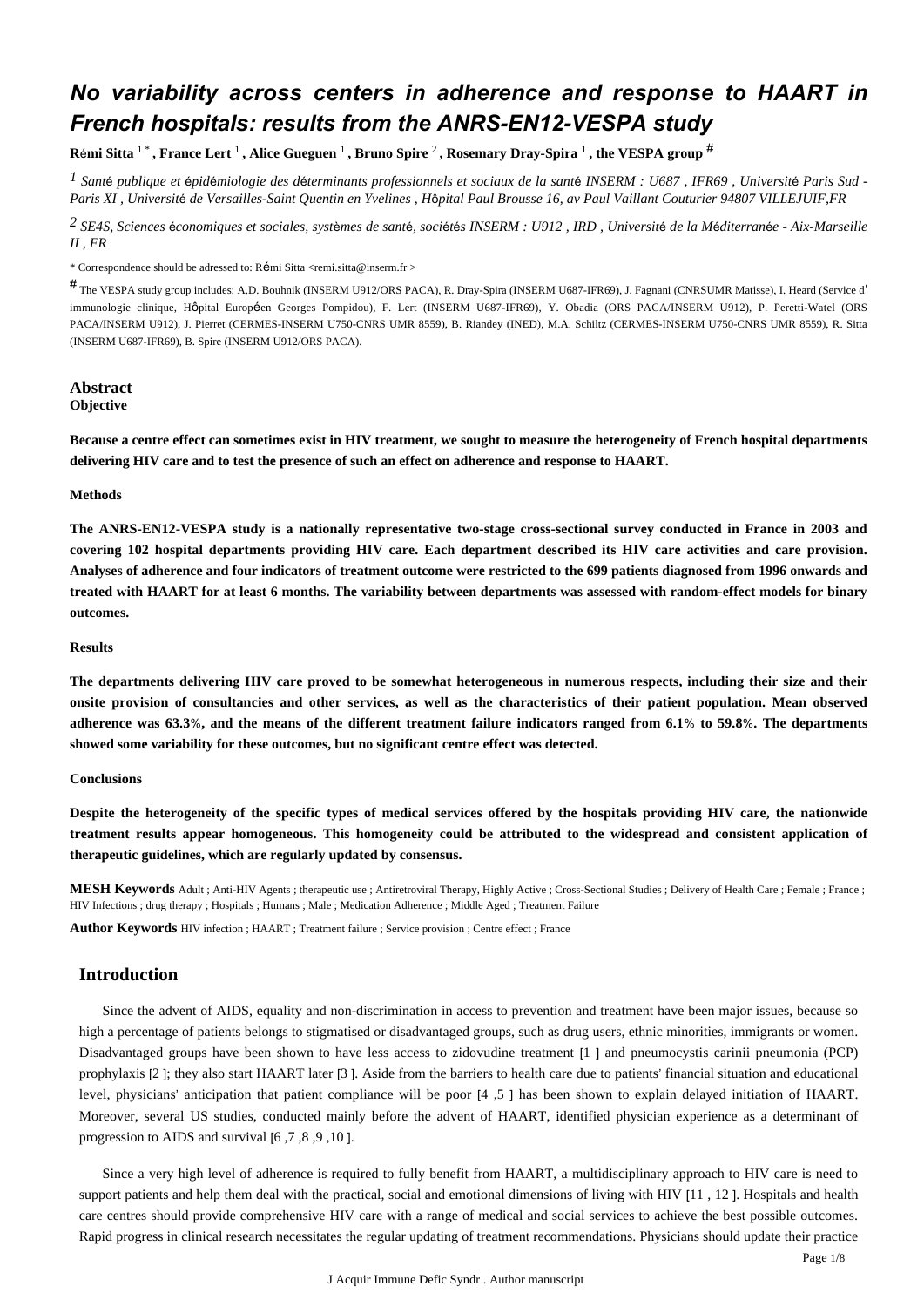regarding treatment so that all patients can benefit from the most recent scientific advances. Such rapid changes might vary according to physician characteristics, type of setting and size of HIV caseload.

The purpose of this paper is to describe the heterogeneity of the hospital HIV treatment provided in France and its effect on treatment outcome.

### **Material and methods**

#### **Study design**

This analysis used data from the 2003 ANRS-EN12-VESPA study, a large nationally representative two-stage cross-sectional survey, aimed at studying the social situation of HIV-infected persons in France. The study design has been detailed elsewhere [13 ]. 85 hospitals providing HIV care were randomly selected among the 143 French hospitals with a HIV caseload greater than 60 patients, stratifying on geographic location and size of HIV caseload. As some large hospitals had several departments serving patients with HIV, the 85 hospitals were composed of 102 departments providing HIV care. Doctors in each of these departments randomly recruited a sample of outpatients (representing about 5% of their caseload) among those with the following eligibility criteria: having been diagnosed with HIV-1 infection for at least 6 months, aged 18 or older, and, if not a French citizen, having lived in France for at least 6 months. Patients who understood French very poorly were excluded. The study design and informed consent procedures complied with the ethical and statutory requirements of the French Data Protection Authority (Commission Nationale Informatique et Libertés).

#### **Information collected**

Information was collected for each hospital department and for each individual patient. In each department, a clinical research assistant completed an information sheet on the current HIV patient caseload, department capacity (number of physicians, of inpatient beds, of day hospital beds, and of weekly outpatient appointments), participation in research activities (cohort studies and clinical trials), onsite provision of a range of specialised consultations and care (nutrition, hepatolology, dermatology, drug treatment liaison team, psychiatry etc.), promotion of treatment adherence (group or individual education, leaflets, pillbox provision etc.), and the onsite presence of PLWHA groups.

Information was collected on the following characteristics for all eligible patients: sex, age, employment status, mode of transmission and last known CD4 cell count and viral load. This data allowed for the assessment of participation bias.

Participating patients answered a questionnaire administered in a face-to-face interview. Detailed information was collected on socio-demographic characteristics and on a wide range of social conditions (health care access and use, health behaviour, occupational status, income, housing, social support, HIV disclosure, discriminations encountered, sexual activity and reproductive life). Physicians recorded for each patient the mode of HIV acquisition, disease characteristics, and treatment information (date of diagnosis, date of HAART initiation, clinical stage, CD4 count and viral load at diagnosis, at HAART initiation and last known values).

#### **Variables of interest**

The heterogeneity of the departments delivering HIV care was studied for adherence and various measures of treatment outcome.

Adherence to HAART was assessed with a dichotomous outcome (high versus moderate or poor adherence) validated in previous cohort studies [14 ,15 ]. First, participants were asked about their compliance with HAART in the prior 7 days. They had to choose among the following items, each corresponding to a level of adherence: 'I have followed scrupulously my treatment' (=high adherence), 'I have followed my treatment despite some small lapses' (=moderate adherence), 'I have frequently modified doses or time schedule', 'I have almost never complied with prescription instructions', 'I have stopped treatment' (=poor adherence). Then, participants were asked whether or not they had missed at least one dose during the previous week-end, whether they had taken the whole daily dose in only one take in the previous 7 days, or whether they had failed to respect the time schedule for at least one dose during the same period. Participants previously ranked as highly adherents but who had answered 'yes' to one of these three questions were reallocated to the 'moderate adherence' category.

Treatment outcome was assessed using four different indicators, three defining failure and one denoting success:

• Immunological response was defined as the absence of an increase of  $\geq 100$  CD4 cells/mm<sup>3</sup> between HAART initiation and data collection. This threshold was chosen on the basis of the review by May and colleagues [16 ], showing a median 100 cells increase in CD4 cell count in the first 6 month on HAART, which was here the minimum duration.

- Virological failure was defined as having detectable HIV-RNA (<400 copies/ml) at data collection;
- $\bullet$  Immunovirological failure was defined as the combination of a CD4 cell count  $\leq 200/\text{mm}^3$  and detectable HIV-RNA at data collection: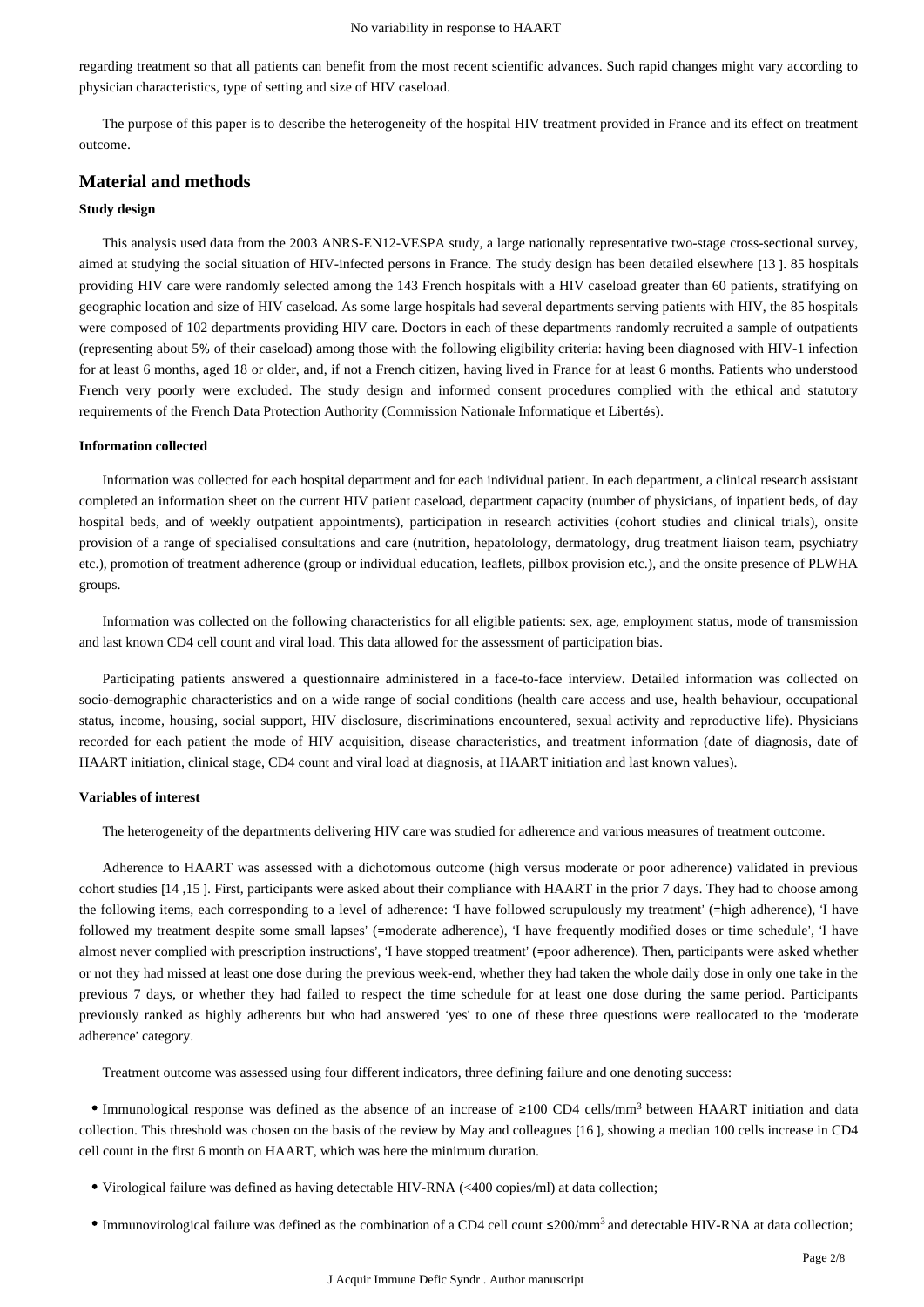• Lastly, immunovirological success was defined as the combination of a CD4 cell count ≥ 500/mm<sup>3</sup> and undetectable HIV-RNA at data collection. [17 ]

#### **Population of interest**

The VESPA study included 2932 participants from 102 different departments. For the present analysis, we included only the 699 participants (of 97 different departments) who had been diagnosed in 1996 or later and had received HAART for at least 6 months at the time of the study. The medical history of patients diagnosed before and after the HAART era is indeed too different to be pooled in an analysis on this topic. Furthermore, the much higher mortality before 1996 indicates much greater selection bias among the patients diagnosed before that year. A minimum of 6 months is assumed necessary before the treatment can be judged effective and thus classified as a success or failure.

#### **Statistical methods**

For each of the five outcomes, the existence of a centre effect was assessed by testing the department as a random variable in a binary mixed model, without any other covariate. If this random variable appeared to be significant, the next step of the analysis was to include in the models covariates measured at the individual level (age, sex, sexual orientation, immigration status, education, HCV coinfection, time since HAART initiation, CD4 cell count at HAART initiation, addictive behaviour, current trial participation, side effects, and adherence, when relevant). If the random variable was no longer significant, then the previously found effect was due only to differences in population structure and a given patient had the same chance of treatment outcome regardless of facility.

Because including centres with very few subjects could result in a lack of robustness, we performed a sensitivity analysis by restricting the analysis to departments with at least five participating patients and then with at least 10 participants. All statistical analyses were performed using SAS 9.1.

#### **Results**

#### **Characteristics of departments regarding service provision**

Among the 102 departments, the median size of the HIV caseload at data collection was 400 (IQR: [230–750]). The median number of physicians providing HIV care per department was 3 (IQR: [2 –6 ]), and the median number of outpatient appointments per week was 7 (IQR: [5 –10 ]). Half of these departments specialised in infectious diseases, a quarter in internal medicine, and the others in haematology, dermatology, pneumonology or hepatology. Internal medicine departments tended to provide a wider range of consultant services than the others. These most often included nutrition (85%), followed by dermatology (55%) and psychiatry (53%). More rarely offered were hepatology (36%), addiction liaison service (39%), endocrinology (32%), neurology (29%) and gynaecology (28%). Individual sessions on adherence education were provided in 83% of the departments, and PLWHA organisations offered an onsite presence in 41%. Most departments participated in clinical research, such as clinical trials (83%) or cohort studies (79%).

#### **Characteristics of participants**

The median age of these patients was 42 years (IQR: [35–51]); men accounted for 75% of the sample; 39% self-identified as homo- or bisexual men, 6% were IDU (4% men, 2% women), 29% were French-born heterosexuals with no IDU history (19% men, 10% women) and 26% were immigrant heterosexuals with no IDU history (13% men and women). Most of the heterosexual immigrants came from sub-Saharan Africa (72% of the men and 86% of the women). Late diagnosis (defined either as symptoms of clinical AIDS or CD4 cell count <200/mm<sup>3</sup> during the year following diagnosis) was observed in 43% of this population diagnosed in or after 1996. At HAART initiation, 49% had a CD4 cell count < 200 cells/ml.

#### **Structure of departments**' **population**

As shown in Table 1 , these different categories of participants were not uniformly distributed among the hospital departments: the structure of the patient population appeared quite heterogeneous across centres. The median proportion of immigrants was 20%, with an IQR from 0% to 40%. While men constituted a majority of patients, with a median proportion of 75%, this rate varied substantially (IQR: [ 60%–90%]). The median proportion of patients under 40 was 43% (IQR: [20%–50%]), and the median proportion of patients with late diagnosis was 40% (IQR: [29%–57%]). Few departments treated patients with an IDU history: the median proportion of these patients was 0 and the upper quartile 12.5%.

For the analysis population, the mean number of participants per department was 7.2 and the median 6 (IQR: [1 – 10]).

#### **Adherence and treatment outcomes**

Table 2 shows the distribution of adherence and treatment outcomes measured for each hospital department and the related tests for centre effects. The mean percentage of highly adherent participants was 63.3%. The heterogeneity between departments was rather large: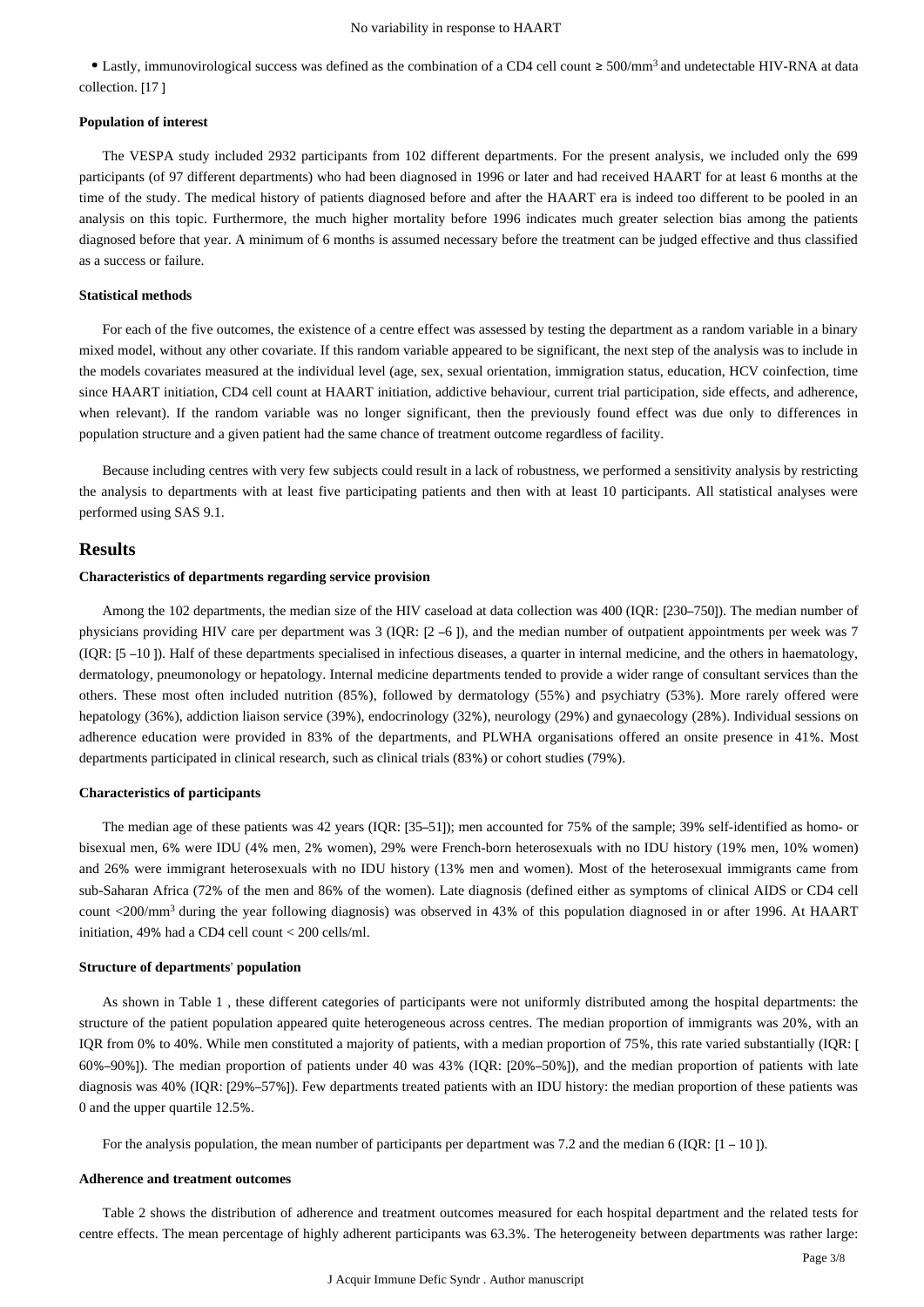the IQR varied from 50% to 80%, with a median adherence rate of 62%. However, the existence of a centre effect was rejected when we tested the department as a random variable ( $p = 0.275$ ).

The overall rate of immunological failure was 22.6%, with a departments' median of 20% and an IQR of 0% to 40%. No centre effect existed here either ( $p = 0.215$ ). The overall rate of virological failure was 12.5%, with a median rate of 7.7%. Only a quarter of the departments had rates above 20%, and 44.3% had no virological failures. Again, no centre effect was detected (p =0.098).

The mean immunovirological failure was 6.1%. Three quarters of the departments had a failure rate under 12.5%, and 61% had no participants in immunovirological failure. The existence of a centre effect was rejected with a p-value of 0.181.

The criteria defining immunovirological treatment success, i.e. a CD4 count over 500/ml and undetectable HIV-RNA, were met by 40.2% of patients. The median department success rate was 36.3%: a quarter had rates only below 13.3%, and another quarter had rates above 50%. The random variable appeared to be significant (p=0.026) for this indicator. A centre effect thus existed, at least when tested for the entire population analysed. Nevertheless, the random term was not significant when a covariate measured on the individual level was introduced, such as the patient CD4 cell count≤200/mm<sup>3</sup> at HAART initiation (p=0.094) or the patients' immigration status (p=0.200).

Our sensitivity analysis consisted in rerunning these models with restricting the analysis population first to the 601 patients of the 60 departments that had at least five participating patients, and secondly to the 378 patients of the 26 departments that had at least ten participating patients.

For adherence, as for the three first indicators of treatment failure, the absence of a centre effect was confirmed. Concerning immunovirological success, the random variable was still significant in the first restriction (p=0.030) and almost still significant in the second restriction to departments with at least 10 patients (p=0.053). Adjusting on covariates measured on the individual level returned as previously a non-significant random term.

#### **Discussion**

This study used data from a large random sample of hospitals providing HIV care, both representative at the national level and very diverse in terms of size, region, localisation in either metropolitan areas or medium-sized cities, activity, and specialisation. We observed a significant variation in the size of the HIV caseload, the provision of consultant services offered onsite, patient education to increase adherence, and support from PLWHA organisations. Nonetheless no centre effect was identified, either for adherence to treatment or in HAART outcomes: in France, regardless of where HIV patients are treated for their infection, treatment success or failure depends upon individual determinants. In a previous study of this population, we found that aside from the well-established determinants (such as age, time on HAART, history of interruption in HIV care, suboptimal adherence, HCV co-infection, CD4 cell count and HIV-RNA level and AIDS at HAART initiation), immigrant status and continuing IV drug use were associated with a greater risk of treatment failure [13 ].

Because of the cross-sectional design of the VESPA study, treatment failure might have been underestimated: deaths that occurred between diagnosis and data collection were not taken into account in the calculation of failure rate. In the HAART era, mortality remains much higher among patients diagnosed with advanced infection than among patients diagnosed before reaching the criteria for treatment initiation [18 ]. In the former group, the physician's experience may play a critical role [4 ,6 ,8 ,9 ,10 ].

Our study considered only hospitals caring for a substantial number (60 or more) of persons with HIV. Patients followed in smaller HIV-oriented services are not included although they might have different HIV outcomes. However, the hospitals included provided care for an estimated 90% of the HIV patient population followed in hospitals.

Random sampling ensured the representativeness of each hospital department caseload, but differential participation was related to individual patient characteristics, including lower CD4 cell counts. Participation bias might thus explain the absence of centre effects, especially if patients with poor treatment outcomes had tended to participate less in the hospitals with the poorest outcome rates. As last known CD4 cell count and viral load were available for every eligible patient, we were able to verify that this was not the case, using a mixed binary model which explained the participation of eligible patients by their health status and the treatment outcome rate of their hospital department.

Despite a low number of participants in some departments, we believe that the absence of an observed centre effect is unlikely to be due to lack of power. The assumptions of the random coefficient model we use seem appropriate here, and neither the estimates nor p values changed substantially when the analysis was restricted to the two subsamples with the hospital departments reaching either five or 10 patients with at least 6 months on HAART.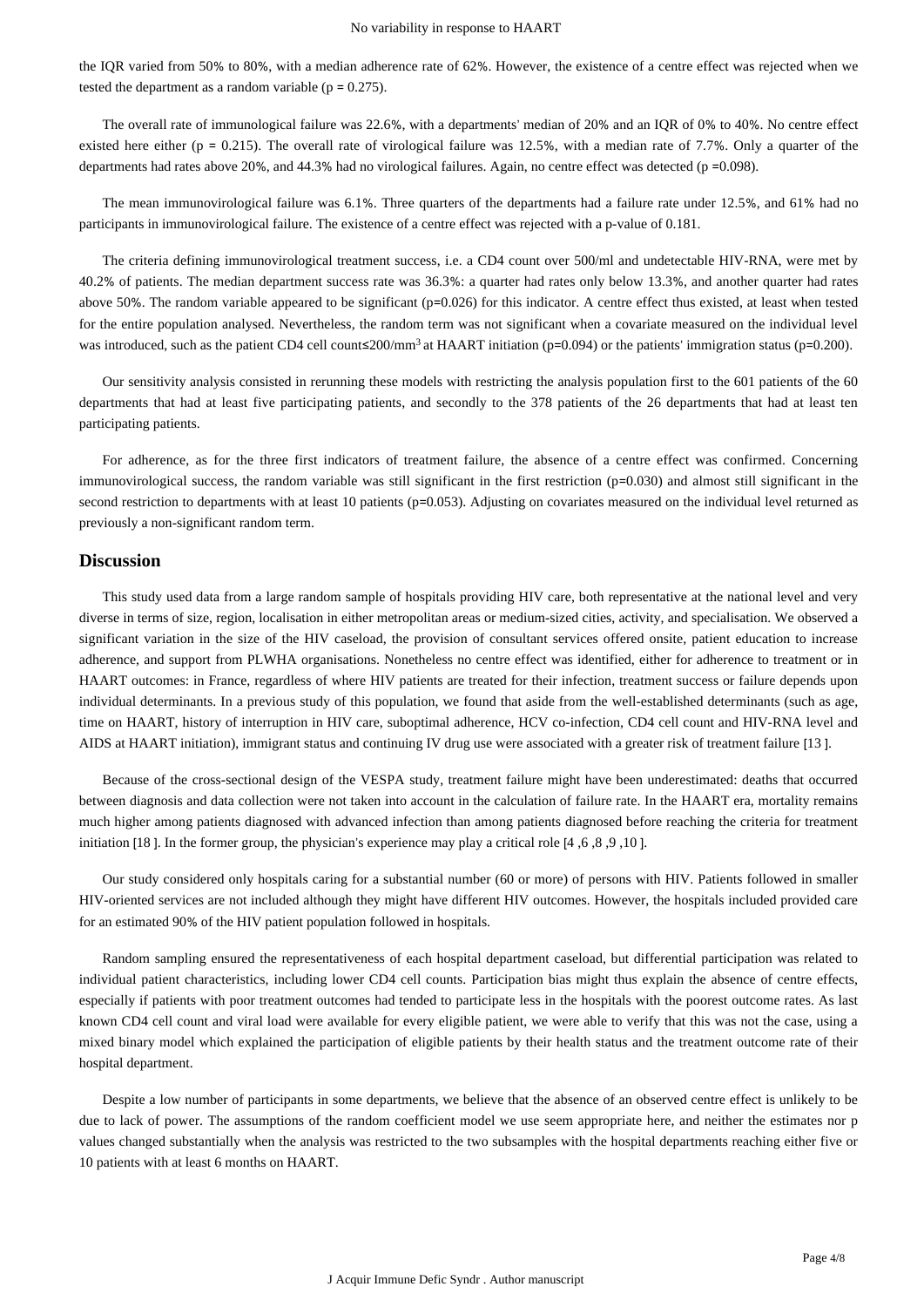The data were collected in 2003, and could perhaps not reflect the current situation. The treatment practices and the structure of the patient population have evolved. However, since the context of high innovation and frequent improvements in treatment practices is the same today as it was from 1996 to 2003, it is plausible that the observed homogeneity still applies today.

With these limitations, adherence and response to HAART appeared not different across treatment sites despite the diversity in medical care provision. These findings contrast with studies in the US during the 1980s and early 1990s [1 ,2 ,3 ,4 ]. The very high effectiveness of the current combinations of antiretroviral drugs, when accessible to all who need them, may well be acknowledged as the principal factor for the observed results. The frequent updating of treatment guidelines (at least every two year) may also contribute to the improvement of treatment practices. Moreover, in France, HIV care has been coordinated at the local level since 1988, to facilitate scientific communication, availability of the range of treatment services and care coordination. Dissemination of recent scientific findings among HIV specialists may be facilitated by their participation in clinical research: 83% of the departments included participate in clinical trials and 79% in cohort studies. Such participation provides the opportunity of frequent contacts between HIV experts at national and international levels.

Two decades after the advent of AIDS, at country level, HIV care has become a lay medical specialty. The HIV medical community has remained relatively small, while becoming closely networked. The pioneers have not yet started to retire [19 ]. These factors, combined with the experience acquired, may account for the relatively homogeneity of good care that could explain the results we observed in the VESPA study. International goals for 2010 include universal antiretroviral treatment for all who need it [20 ], including in countries with a scarcity of skilled human resources. Studies show that when treatment is provided at no charge, its efficacy reach the same levels in southern countries as it does in northern countries [21 ]. Accessibility will require that antiretroviral treatment be provided through medical facilities in the community. Long-term networking and training of HIV care providers to improve and maintain high standard skills should be planned to ensure the equal outcomes that should accompany truly equal access to effective treatment.

#### **Ackowledgements:**

The authors would like to thank all the patients, physicians and nurses who have participated in the ANRS-EN12-VESPA Study.

**Sponsorship:** The ANRS-EN12-VESPA Study was funded by the ANRS (Agence Nationale de Recherche sur le Sida et les Hépatites Virales).

#### **References:**

- 1 . Stein MD , Piette J , Mor V . Differences in access to zidovudine (AZT) among symptomatic HIV-infected persons . J Gen Intern Med . 1991 ; 6 : 35 40
- 2 . Easterbrook PJ , Keruly JC , Creagh-Kirk T . Racial and ethnic differences in outcome in zidovudine-treated patients with advanced HIV disease. Zidovudine Epidemiology Study Group . JAMA . 1991 ; 266 : 2713 - 8
- 3 . Wilson IB , Landon BE , Ding L . A National Study of the Relationship of Care Site HIV Specialization to Early Adoption of Highly Active Antiretroviral Therapy . Med Care . 2005 ; 43 : 12 - 20
- 4 . Wong MD , Cunningham WE , Shapiro MF . Disparities in HIV treatment and physician attitudes about delaying protease inhibitors for nonadherent patients . J Gen Intern Med . 2004 ; 19 : 366 - 374
- 5 . Escaffre N , Morin M , Bouhnik AD . Injecting drug users' adherence to HIV antiretroviral treatments: physicians' beliefs . AIDS Care . 2000 ; 12 : 723 30
- 6 . Kitahata MM , Koepsell TD , Deyo RA . Physicians' experience with the acquired immunodeficiency syndrome as a factor in patients' survival . N Engl J Med . 1996 ; 334 : 701 - 6
- 7 . Kitahata MM , Van Rompaey SE , Dillingham PW . Primary care delivery is associated with greater physician experience and improved survival among persons with AIDS . J Gen Intern Med . 2003 ; 18 : 95 - 103
- 8 . Laine C , Markson LE , McKee LJ . The relationship of clinic experience with advanced HIV and survival of women with AIDS . AIDS . 1998 ; 12 : 417 24
- 9 . Cunningham WE , Tisnado DM , Lui HH . The effect of hospital experience on mortality among patients hospitalized with acquired immunodeficiency syndrome in California . Am J Med . 1999 ; 107 : 137 - 43
- 10 . Bennett CL , Adams J , Gertler P . Relation between hospital experience and in-hospital mortality for patients with AIDS-related Pneumocystis carinii pneumonia: experience from 3,126 cases in New York City in 1987. J Acquir Immune Defic Syndr. 1992 : 5 : 856 - 64
- 11 . Sherer R , Stieglitz K , Narra J . HIV multidisciplinary teams work: support services improve access to and retention in HIV primary care . AIDS Care . 2002 ; 14 : (Suppl 1 ) S31 - 44
- 12 . Hammer SM , Saag MS , Schechter M . Treatment for adult HIV infection: 2006 recommendations of the International AIDS Society--USA panel . JAMA . 2006 ; 296 : 827 - 43
- 13 . Dray-Spira R , Spire B , Heard I . Heterogeneous response to HAART across a diverse population of people living with HIV: results from the ANRS-EN12-VESPA Study . AIDS . 2007 ; 21 : (Suppl 1 ) S5 - 12
- 14 . Carrieri MP , Raffi F , Lewden C . Impact of early versus late adherence to highly active antiretroviral therapy on immunovirological response: a 3-year follow-up study . Antivir Ther . 2003 ; 8 : 585 - 594
- 15 . Peretti-Watel P , Spire B , Schiltz MA . Vulnerability, unsafe sex and non-adherence to HAART: evidence from a large sample of French HIV/AIDS outpatients . Soc Sci Med . 2006 ; 62 : (10 ) 2420 - 2433
- 16 . May MT , Sterne JA , Costagliola D . HIV treatment response and prognosis in Europe and North America in the first decade of highly active antiretroviral therapy: a collaborative analysis . Lancet . 2006 ; 368 : 451 - 8
- 17 . Lewden C , Chene G , Morlat P . HIV-infected adults with a CD4 cell count greater than 500 cells/mm3 on long-term combination antiretroviral therapy reach same mortality rates as the general population . J Acquir Immune Defic Syndr . 2007 ; 46 : (1 ) 72 - 7
- 18 . Mauskopf J , Kitahata M , Kauf T . HIV antiretroviral treatment: early versus later . J Acquir Immune Defic Syndr . 2005 ; 39 : 562 9
- 19 . Lert F , Chastang JF , Castano I . Psychological stress among hospital doctors caring for HIV patients in the late nineties . AIDS Care . 2001 ; 13 : 763 78
- 20 . WHO, UNAIDS, UNICEF . Towards universal access: Scaling up Priority HIV/AIDS Interventions in the Health Sector: Progress Report . April 2007 ; World Health Organization ; Geneva, Switzerland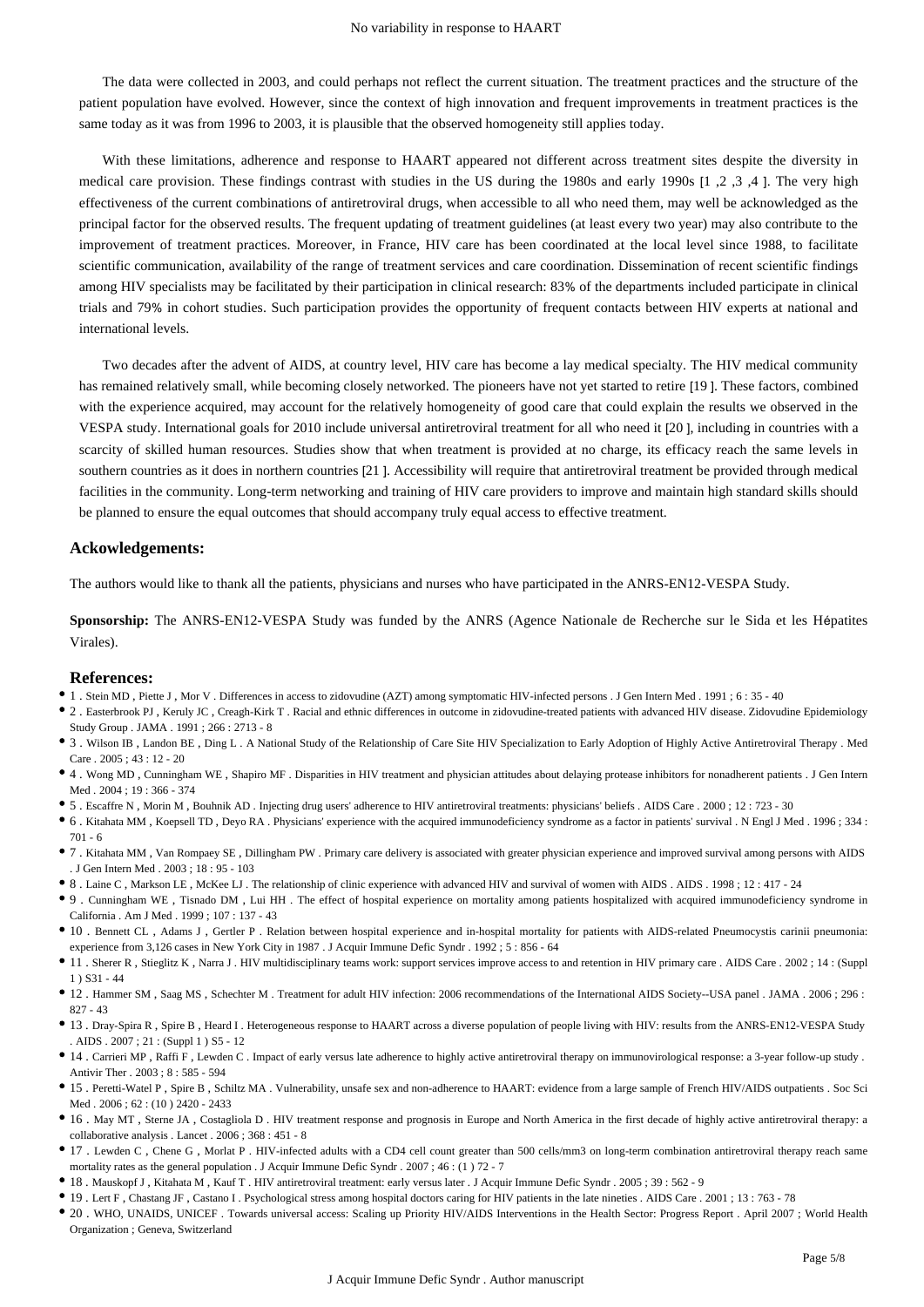## No variability in response to HAART

21 . Braitstein P , Brinkhof MW , Dabis F . Mortality of HIV-1-infected patients in the first year of antiretroviral therapy: comparison between low-income and high-income countries . Lancet . 2006 ; 367 : 817 - 24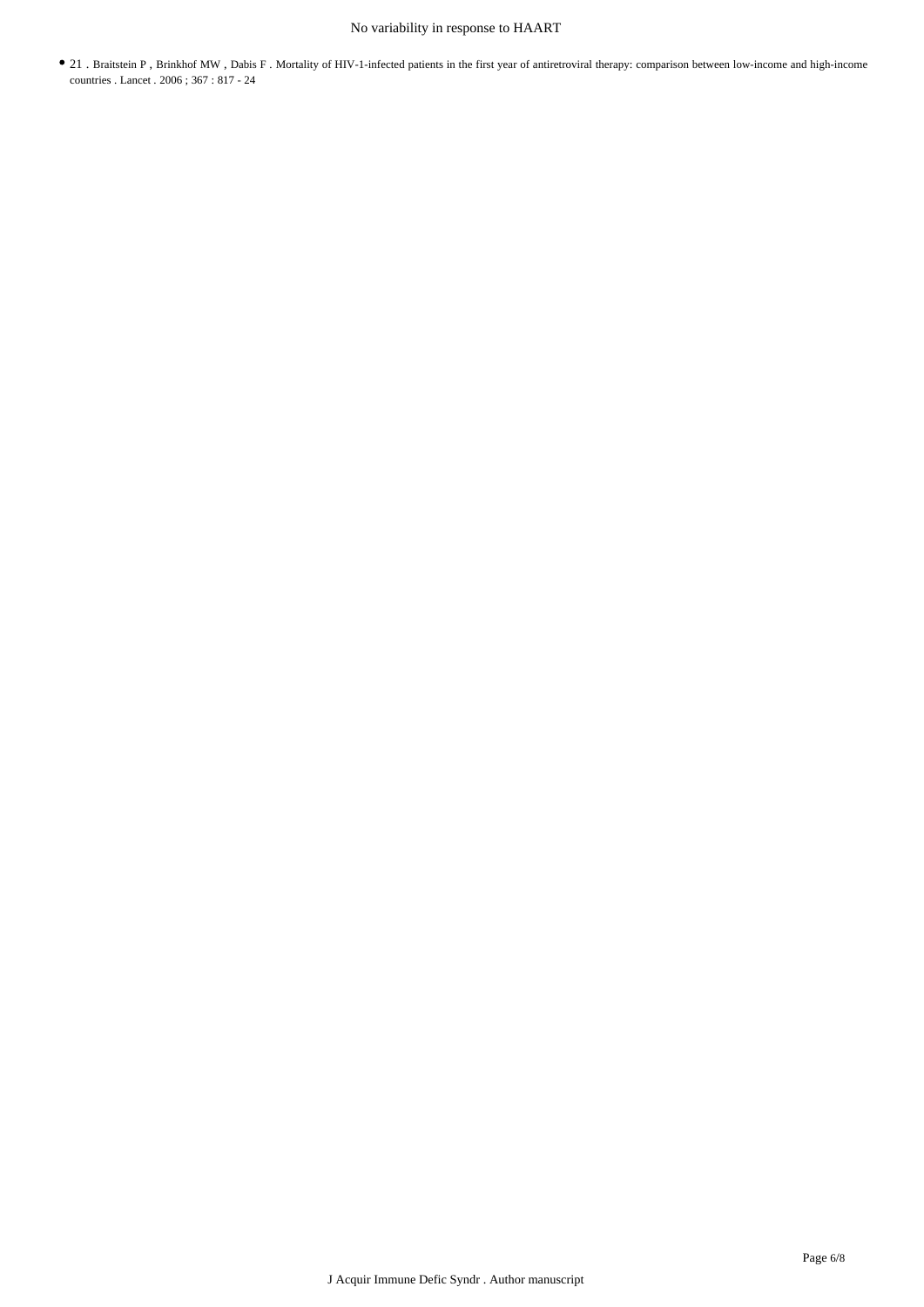### **Table 1**

Description of departments' care provision, activities and HIV patient population (n=102)

| <b>Department characteristics</b>             |                     |
|-----------------------------------------------|---------------------|
|                                               | Percent             |
| Onsite provision of consultant services       |                     |
| Hepatology                                    | 36.3                |
| Endocrinology/metabolism                      | 32.4                |
| Dietetic/Nutrition                            | 85.3                |
| Gynaecology                                   | 27.5                |
| Dermatology                                   | 54.9                |
| Ophthalmology                                 | 24.5                |
| Neurology                                     | 29.4                |
| Psychiatry                                    | 52.9                |
| Pain                                          | 28.4                |
| Alcohol addiction                             | 21.6                |
| Addiction liaison service                     | 39.2                |
| Mobile palliative care team                   | 56.9                |
| Pain treatment                                | 66.7                |
| <b>HIV Activities</b>                         |                     |
| Participation in clinical research activities | 83,3                |
| Participation in cohorts                      | 79,4                |
| <b>Other activities</b>                       |                     |
| Individual education on adherence             | 42.2                |
| Onsite presence of PLWHA organisations        | 41.2                |
| Onsite presence of other organisations        | 20.6                |
|                                               | <b>Median [IQR]</b> |
| Size of current HIV caseload                  | 400 [230-750]       |
| Number of physicians                          | $3[2-6]$            |
| <b>HIV</b> patient population                 |                     |
| Proportion of migrants                        | 20% [0%-40%]        |
| Proportion of men                             | 75% [60%-90%]       |
| Proportion of patients under 40 years         | 43% [20%-50%]       |
| Proportion of patients with late diagnosis    | 40% [29%-57%]       |
| Proportion of patients with IDU history       | 0% [0%-12.5%]       |